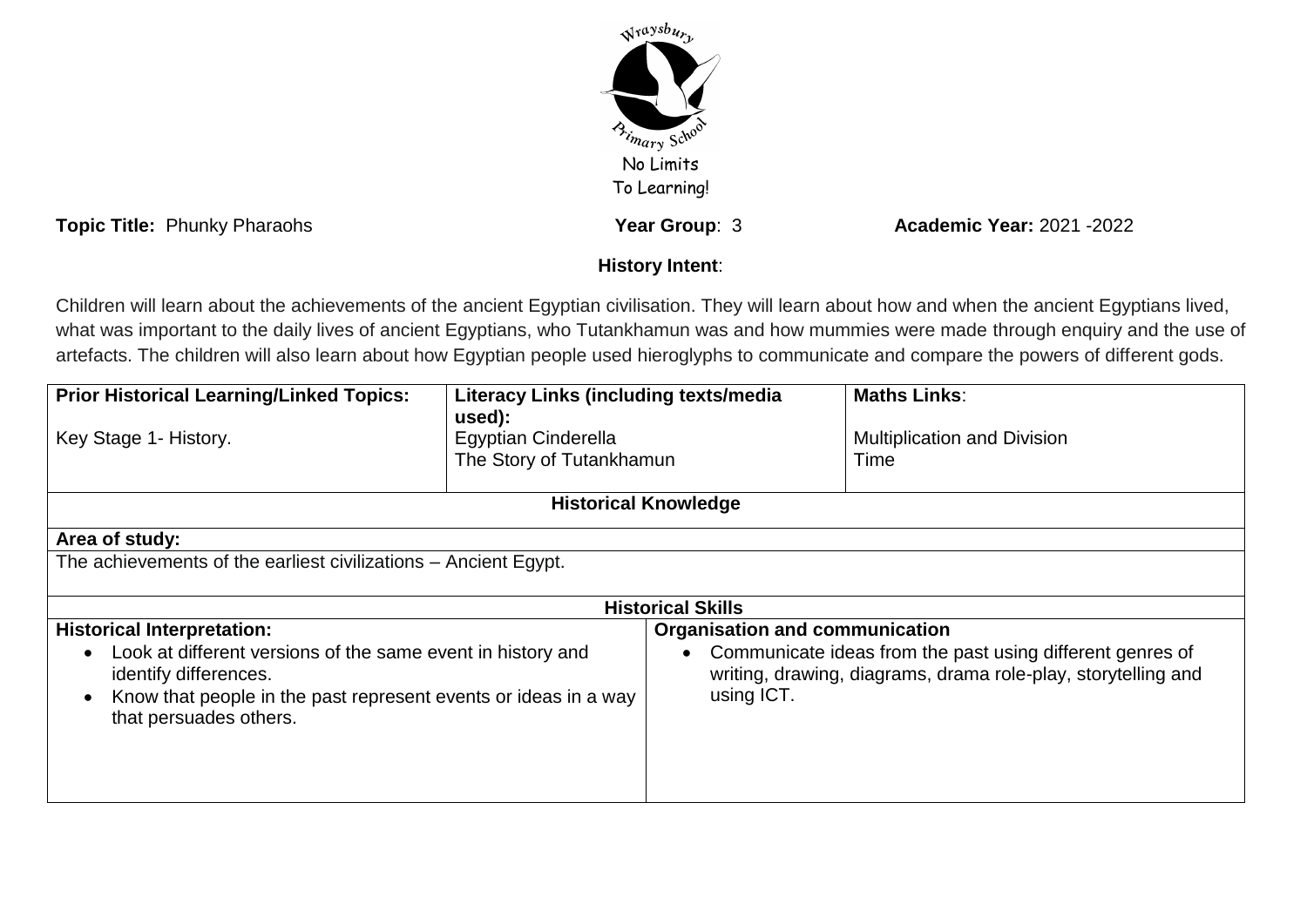

| <b>Chronological understanding</b><br>Understand that a timeline can be divided into BC (Before<br>Christ) and AD (Anno Domini)<br>Order significant events and dates on a timeline.<br>Describe the main changes in a period in history. | Knowledge and understanding of events, people and changes in<br>the past<br>Use evidence to describe what was important to people from<br>the past.<br>Use evidence to show how the lives of rich and poor people<br>from the past differed.<br>Describe similarities and differences between people, events<br>and artefacts studied.<br>Describe how some of the things I have studied from the past                             |
|-------------------------------------------------------------------------------------------------------------------------------------------------------------------------------------------------------------------------------------------|------------------------------------------------------------------------------------------------------------------------------------------------------------------------------------------------------------------------------------------------------------------------------------------------------------------------------------------------------------------------------------------------------------------------------------|
|                                                                                                                                                                                                                                           | affect/influence life today.                                                                                                                                                                                                                                                                                                                                                                                                       |
| <b>Historical enquiry</b>                                                                                                                                                                                                                 | <b>Key Questions:</b>                                                                                                                                                                                                                                                                                                                                                                                                              |
| Use documents, printed sources (e.g. archive materials) the<br>internet, pictures, photographs and artefacts.<br>Ask questions and find answers about the past through inquiry<br>and research.                                           | If this (outline of E) is the answer, what is the question?<br>Where is Egypt? Which continent is it in?<br>Famous landmarks?<br>Who were the Ancient Egyptians?<br>When did the Ancient Egyptians exist?<br>Why was the Nile so important to the Ancient Egyptians?<br>What was life like?<br>What is a Pharaoh?<br>Who was Tutankhamun?<br>What was life like in Egypt?<br>What can you tell from artefacts about the Egyptians? |